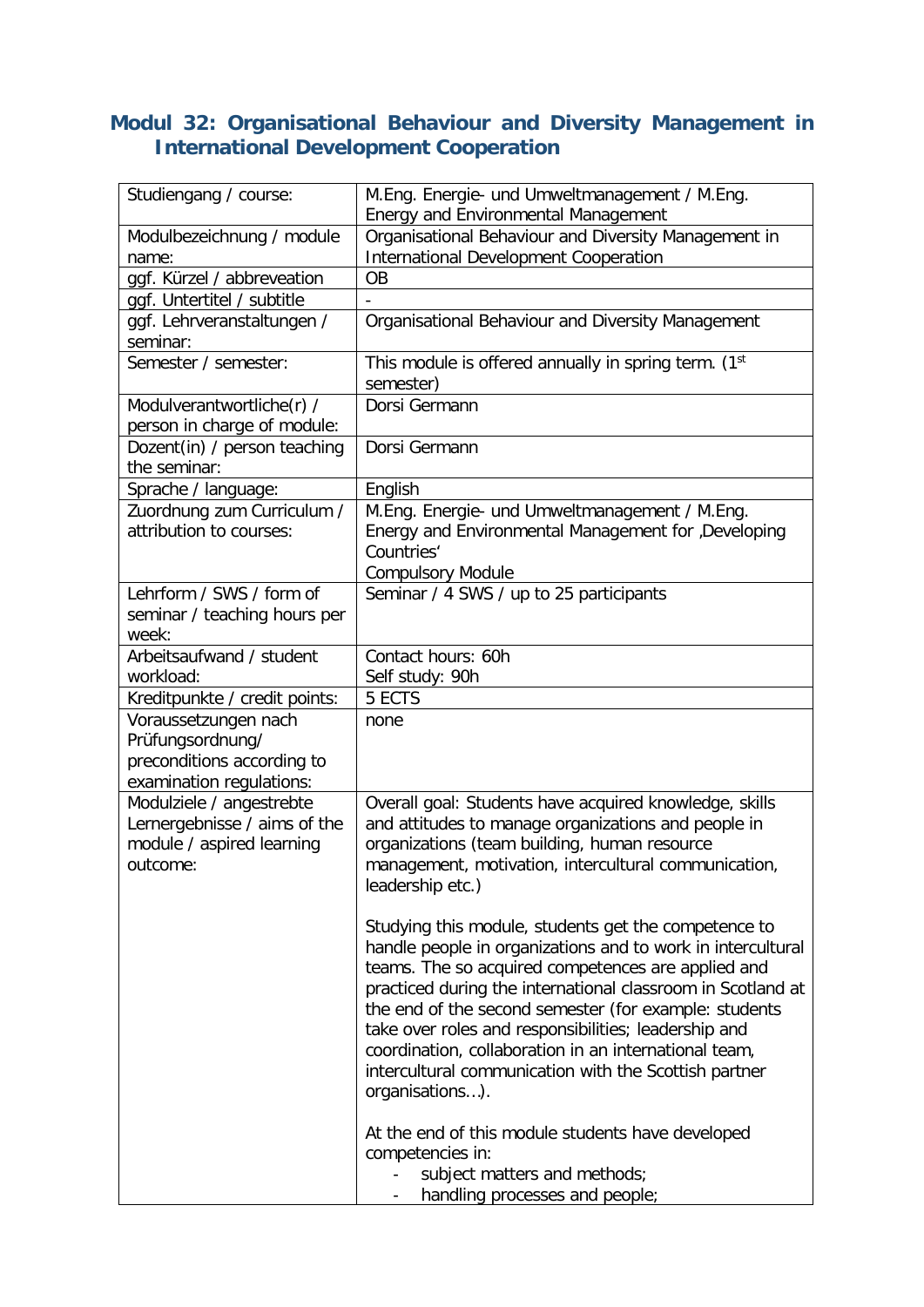|                                                           | analysis, reflection and assessment;<br>negotiation, conflict and problem solving;<br>coordination, presentation and facilitation;<br>organization management<br>intercultural communication and collaboration<br>leading, coaching and motivating people<br>$\blacksquare$<br>organizations and organizational development<br>$\overline{\phantom{a}}$<br>self-<br>and<br>project<br>organization<br>and<br>time<br>management;<br>team work and socio-cultural collaboration;<br>ethical behaviour, taking over responsibilities and<br>self development.                                                                                                                                                                                                                                                                                                                                                                                                                                                                                                                                                                                                          |
|-----------------------------------------------------------|----------------------------------------------------------------------------------------------------------------------------------------------------------------------------------------------------------------------------------------------------------------------------------------------------------------------------------------------------------------------------------------------------------------------------------------------------------------------------------------------------------------------------------------------------------------------------------------------------------------------------------------------------------------------------------------------------------------------------------------------------------------------------------------------------------------------------------------------------------------------------------------------------------------------------------------------------------------------------------------------------------------------------------------------------------------------------------------------------------------------------------------------------------------------|
|                                                           | Teaching and learning methods are student oriented,<br>build on existing knowledge and skills, are interactive and<br>use a variety of methods for the transfer of information,<br>for example group exercises, role plays, case studies,<br>drawings, cartoons, videos, visualised lectures and<br>moderated working sessions on the various topics based<br>on the relevant literature and internet sources. There are<br>practical, individual, pair and group work; interactive<br>internet use, exchange of experience, and orientation<br>towards practice. Theories and findings are related to<br>past and actual experience of students and equally<br>discussed and related to the future research study in<br>Scotland at the end of the 2nd semester. Students from<br>all over the world take over responsibilities; learn to<br>accept different cultures, communicate and collaborate,<br>form effective teams, solve problems, coordinate and lead                                                                                                                                                                                                   |
|                                                           | and motivate each other.                                                                                                                                                                                                                                                                                                                                                                                                                                                                                                                                                                                                                                                                                                                                                                                                                                                                                                                                                                                                                                                                                                                                             |
| Inhalt / subjects covered:<br>Studien- Prüfungsleistungen | All technical projects have a human component which is<br>generally more complex and complicated to manage<br>than technical aspects. Therefore, this module focuses<br>on theories and concepts, models and practical<br>applications concerning structures and cultures of<br>organizations and human behaviour in the work place,<br>combining findings for example from Sociology,<br>Economy, Politics, Social Psychology and Biology, as<br>well as elements from System Theory, Diversity<br>Management and theories of Organizations. Among<br>others, the following topics will be discussed during the<br>seminar: Organisational structures, cultures and<br>settings; individual differences and gender; values and<br>diversity; communication pattern and channels; self-<br>perception, perception of others and perspectives of<br>reality; leadership; management and motivation,<br>groups and teams; power and politics; conflicts and<br>negotiation; change management and ethical<br>behaviour. A successful handling of a diverse workforce<br>requires knowledge about these topics.<br>Assessment of whether the students have achieved the |
| / form of examination:                                    | aims of this module is tested through                                                                                                                                                                                                                                                                                                                                                                                                                                                                                                                                                                                                                                                                                                                                                                                                                                                                                                                                                                                                                                                                                                                                |